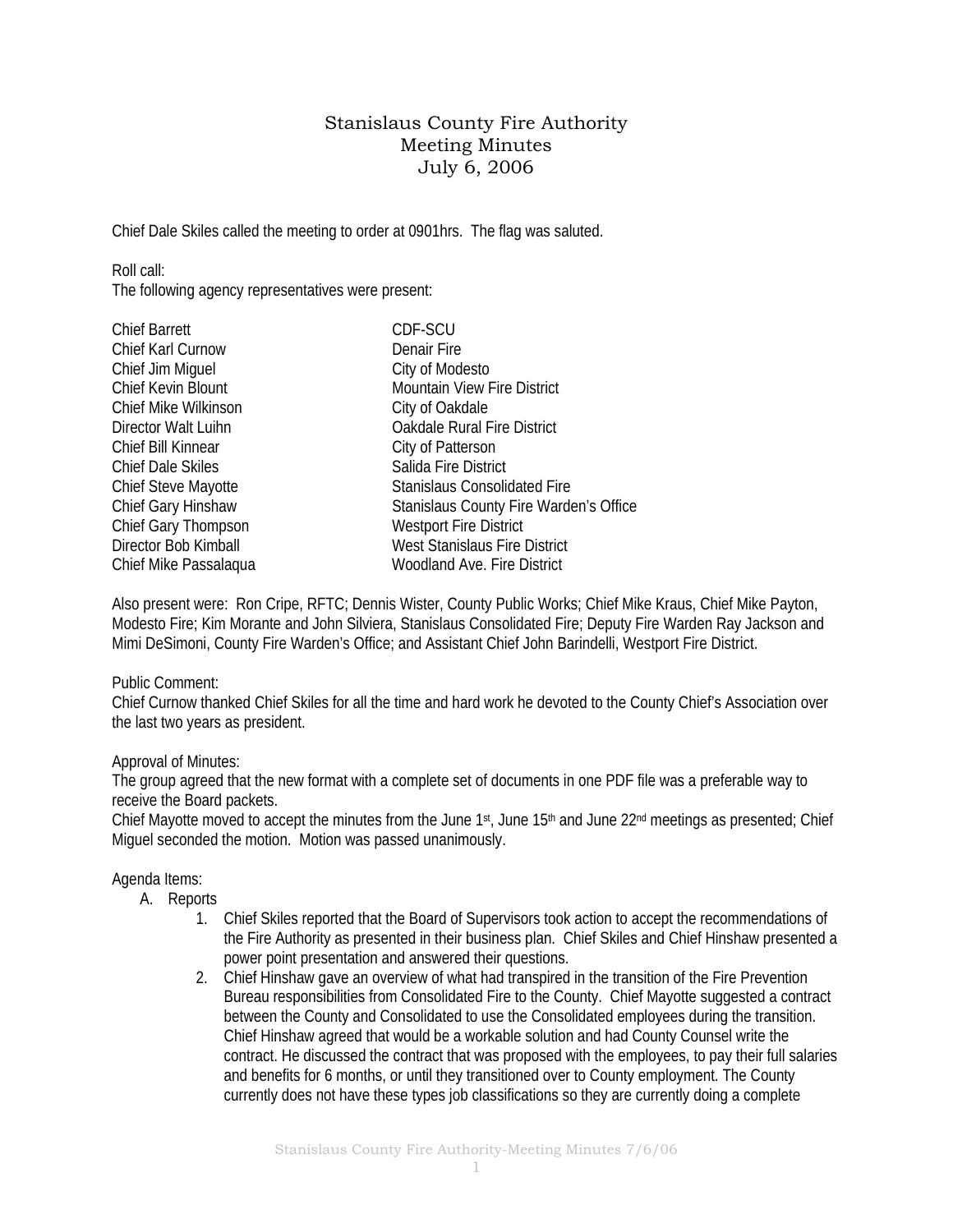comparison with 8 similarly sized counties. The employees did not like the 30-day clause in the contract, and refused to consider it unless the clause was removed. Chief Hinshaw approached them on three separate occasions to ask them to consider the contract. The contract was never taken to the Stanislaus Consolidated board. Chief Hinshaw expressed his disappointment that the employees mistrusted his and the County's motives for the 30-day clause. It is standard language in all of the County's contracts and was put in with the intent that when the positions were established, the employees would then transition over to County employment. It was noted that with the generous benefit package offered by Consolidated Fire, it will be difficult for the County to bring salaries up for these three employees to compensate for some of the benefits they now receive. Chief Miguel agreed that the City of Modesto could not match Consolidated Fire's benefit package for the Investigators. Since the Consolidated employees made the decision not to continue employment, Chief Hinshaw's office had to move ahead to find employees to fill the positions. On July 3, 2006 Chief Hannink took over as the Interim Fire Marshal, a retired fire marshal from the bay area will begin doing plan checks next week. The County is now advertising the job of Fire Prevention Specialist.

Chief Mayotte took the opportunity to read prepared remarks regarding his opinion of the Fire Authority and the way it conducts business. He mistrusts the organization. Chief Mayotte's comments are attached to the minutes, for the record (not provided electronically). He did not believe that it was fair to leave the 30-day -out clause in the contract. His employees wanted a 6 month guarantee of employment. He felt that the County could increase the employee's base pay to make up for the benefits they would lose. Chief Miguel commented that the basis of the problem came down to a lack of trust, and questioned whether a change in the contract could re-establish the trust of the employees; if not, would there be a viable relationship? A personal services contract was also suggested. There was long discussion about what Chief Hinshaw should do to accommodate the employees.

 Chief Hinshaw was directed to go back to the County and see if there is any language that would be acceptable to both parties, and ask the employees to consider one more time. However, he wanted it made clear that if he got the contract changed and the employees came back to work, when they are offered County jobs, he expects the Fire Authority members to stand behind him and not go through these issues again in 6 months. If the employees accept, terrific, and if they refuse and the County has to double-staff to bring on new employees during the 6-month contract, that the Fire Authority will fund the extra expense.

- 3. Chief Miguel gave an update on the Fire Investigation services that transitioned to Modesto on July 1st. Over the 4<sup>th</sup> of July holiday weekend they responded to 11 calls in the contract area, 3 were for structure fires. He was unaware of any unmet needs. He is interested in feedback from departments that have used their services. Modesto's lead investigator has been making contact with the agencies and after the holiday will be making appointments and getting on training schedules. His council will consider the contract on August  $2<sup>nd</sup>$  and he believes they will approve it. He has spoken to the 3 Consolidated investigators regarding them coming over to Modesto Fire. Nothing has been solidified yet. The transition is important because some of them have 10-12 years left in their careers. Seniority is a big issue. He will continue to meet with the employees
- B. Funding: A report showing current funding, projected carry-over and fiscal year 2006-2007 costs was distributed. Mimi reported that we would not have final figures on this year's revenues until the beginning of August. Chief Skiles suggested that we hold any action on adjustments to the business plan until complete information is available.
- C. Service Level performance expectations for Admin/Finance and Communications were handed out. These were in draft form for everyone to review and comment on. Mimi explained that the Finance / Admin. Items are projects and assignments she currently works on. If anyone has tasks that they would like to see added to the list please let her know. The list of expectations for the Executive Board and Administering Agency